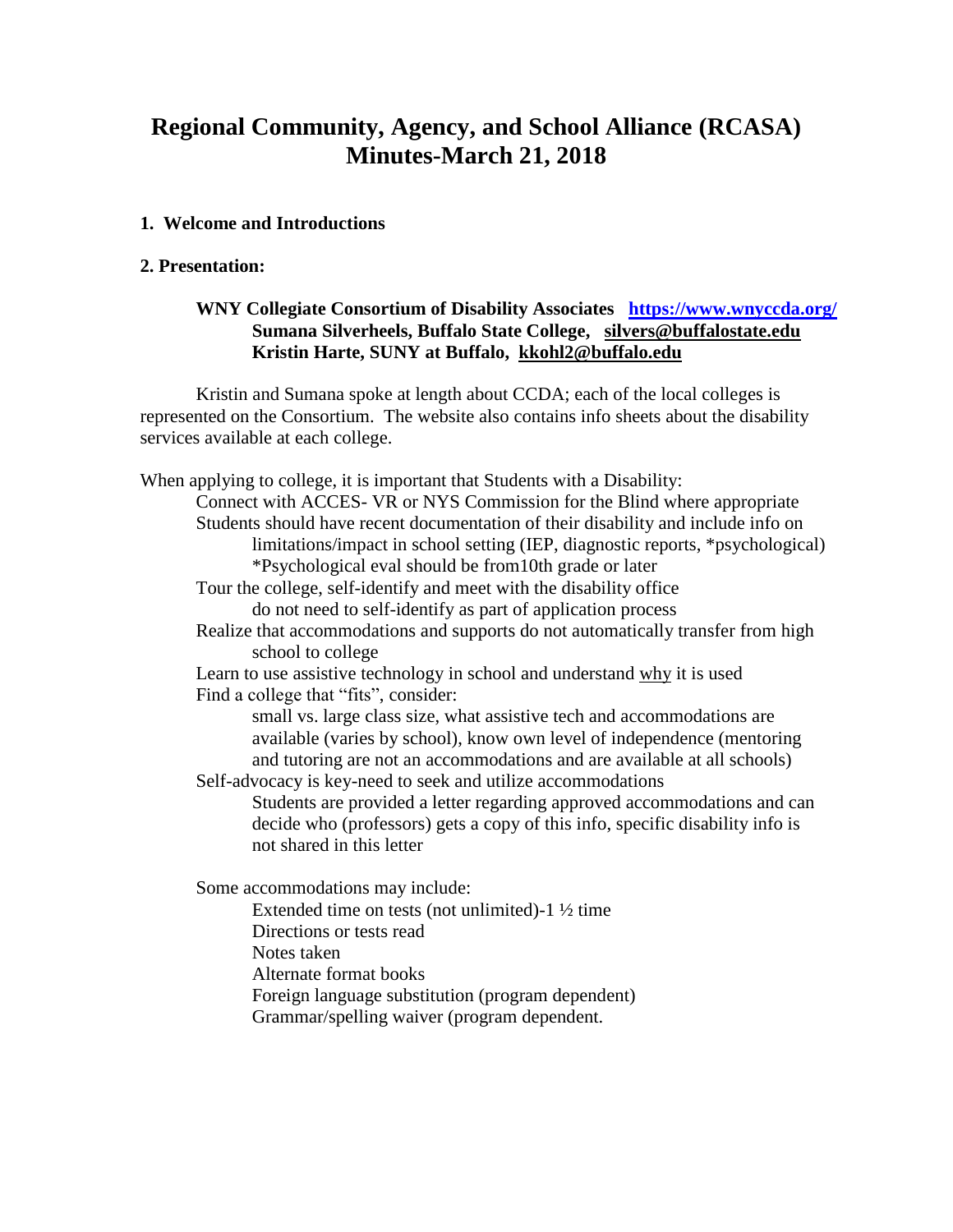Other considerations:

Tonia mentioned that there are a lot of free apps available that students can download and use (speech, volume and tone)

ACCES- VR may be able to assist with a technology eval and provide technology, students should be familiar with the technology prior to starting school

#### Finally, Suman reported that Buff State is hosting a **summer transition program**:

Access BSC - Bridge to Success in College, please call 716-878-4500 or visit the website at<http://sas.buffalostate.edu/access-bsc-bridge-success-college> for details. Application forms are available on the website in three formats - Word, PDF and Online version. The deadline for application is April 16th, 2018. A deposit is requested however the check swill be retuned when the student attends the program.

Information will also be available on the website regarding **College Night-October 2018** at Daemen College (previously held at UB).

# **Natalie Beilein, Indigo Project 716-4502**

Indigo is a tool that can be used to assess emotional intelligence and increases awareness of an individual's own strengths. When staff use the assessment, it helps them better understand their own strengths, ways to work together, improve communication, etc. This can be part of Professional Development planning as well.

Indigo can be implemented as early as Middle School. When students understand their own strengths and weaknesses, this increased self-awareness helps them make informed choices and become their best self. This tool measures intrinsic motivators, behaviors and skills. This information can be used when developing school and club activities to increase student engagement.

For example, one measure is **DISC**:

D=Dominance I=Influences S=Steadiness C=Compliance

Social Emotional Data is also provided to school (student perception of external and internal stressors).

Indigo can be used successfully in transition planning, developing a career plan, suggesting college majors, etc

Several local school districts are now using or plan to utilize Indigo with staff and students. (Lockport, Niagara Falls, Lew-Port)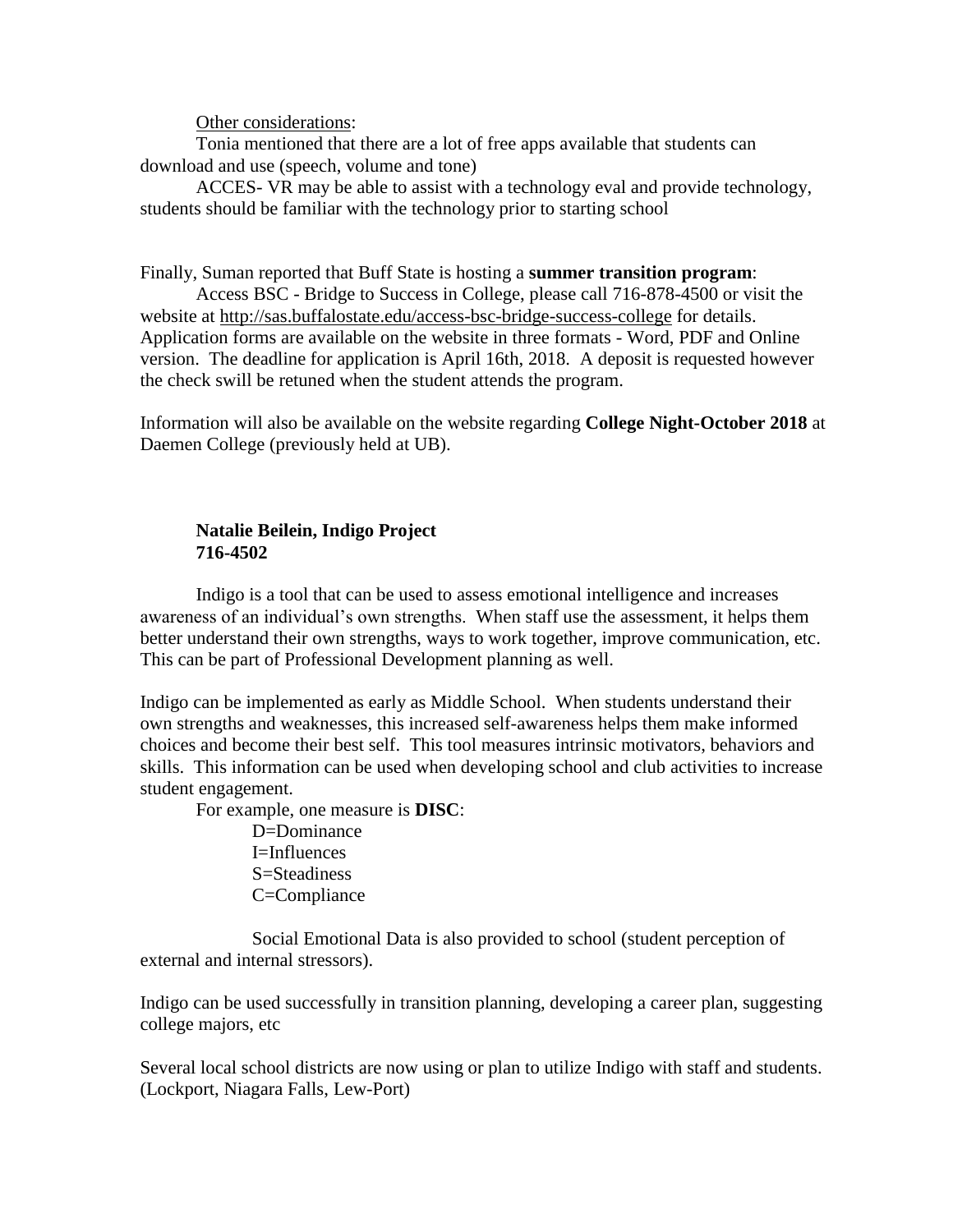# **3. Announcements/sharing of information**

a. **Tonia Weichmann, Transition Coordinator, Parent Network of WNY [https://parentnetworkwny.org/,](https://parentnetworkwny.org/)** reported that OPWDD recently sent a letter to parents and providers regarding changes from Medicaid Service Coordination (MSC) to Care Coordination. Services will not be affected by this change.

Effective July 1, Coordinators will now develop a Life Plan instead of an Individual Service Plan (ISP) and this will also include physical and mental health needs.

Tonia also reported that Parent Network has an eligibility navigator who can assist individuals from Erie and Niagara County when seeking an eligibility determination from OPWDD.

On April 23, there will be a presentation /overview of OPWDD at Charles Upson in Lockport.

ONE SEPTA (Orleans Niagara Erie Special Ed. PTA) will host a presentation titled: "Assistive Technology for Your Student" at ON BOCES, 6:30-8:30. Register at [orleansniagaraeriesepta@gmail.com.](mailto:orleansniagaraeriesepta@gmail.com) Website is: <http://www.onesepta.org/>

- b. **Julia Duerr, Community Employment Specialist, Erie 1 BOCES** shared information regarding a transition event to be held at Roswell: "Looking for Success in Employment", April 27, 9:00 a.m.-2:30 p.m.. Details and registration information on the Parent Network website: [https://parentnetworkwny.org/wp-content/uploads/DDAWNY-conference-4-27-](https://parentnetworkwny.org/wp-content/uploads/DDAWNY-conference-4-27-18-Flyer.pdf) [18-Flyer.pdf](https://parentnetworkwny.org/wp-content/uploads/DDAWNY-conference-4-27-18-Flyer.pdf)
- c. **Elizabeth Loughran-Amorese, Erie I RSE TASC** reported that there is a new protocol for Indicator 13 and training has been updated.
- d. **Marilyn Patterson, WorkSourceOne** reminded us that applications are available on the website for the summer youth program. The deadline is May 10<sup>th</sup>. <http://worksource1.com/>. Students will need working papers when applying to this program.

**4. Transition Conference**-. The conference date is Monday May 14<sup>th</sup>. Copies of conference flyers have been sent to High School staff in the ON BOCES region.